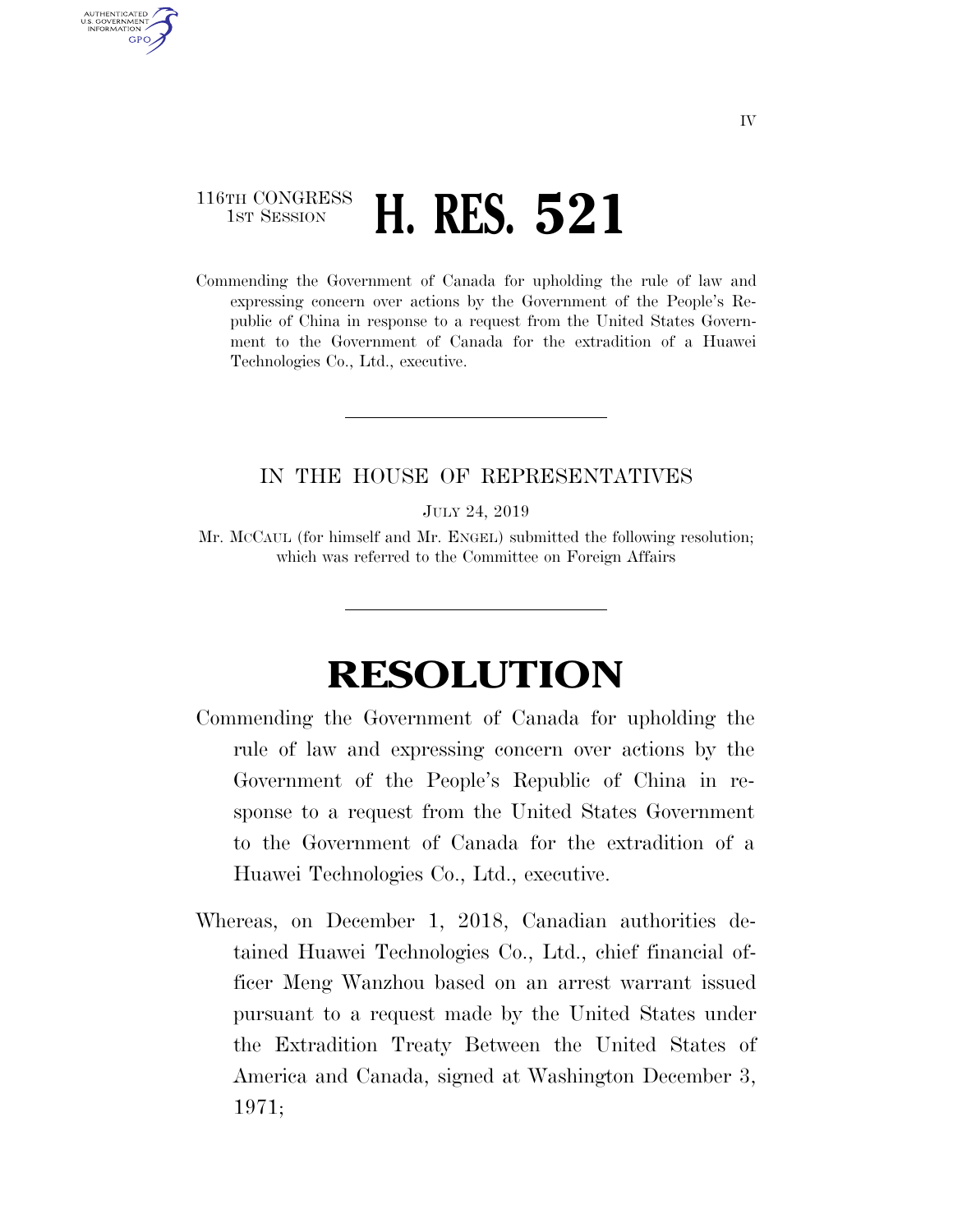- Whereas, on January 24, 2019, the United States filed a superseding indictment in the United States District Court for the Eastern District of New York against Huawei Technologies Co., Ltd. (''Huawei''), Huawei Device USA Inc., Skycom Tech Co. Ltd. (''Skycom''), and Meng Wanzhou;
- Whereas the January 24, 2019, indictment charges two counts of bank fraud, two counts of conspiracy to commit bank fraud, one count of conspiracy to commit wire fraud, one count of wire fraud, one count of conspiracy to defraud the United States, two counts of conspiracy to violate the International Emergency Economic Powers Act, two counts of violations of the International Emergency Economic Powers Act, one count of money laundering conspiracy, and one count of conspiracy to obstruct justice;
- Whereas the January 24, 2019, indictment charges that ''Huawei operated Skycom as an unofficial subsidiary to obtain otherwise prohibited U.S.-origin goods, technology, and services, including banking services, for Huawei's Iran-based business while concealing the link to Huawei'';
- Whereas the United States Government is seeking the extradition of Meng Wanzhou;
- Whereas Canadian authorities granted Meng Wanzhou access to Chinese consular officials, and she was able to engage a lawyer of her choice and was released on bail pending the outcome of the extradition hearing;
- Whereas the Chinese Ministry of Foreign Affairs strongly urged Canada ''to immediately release'' Meng Wanzhou and threatened that otherwise ''it will definitely have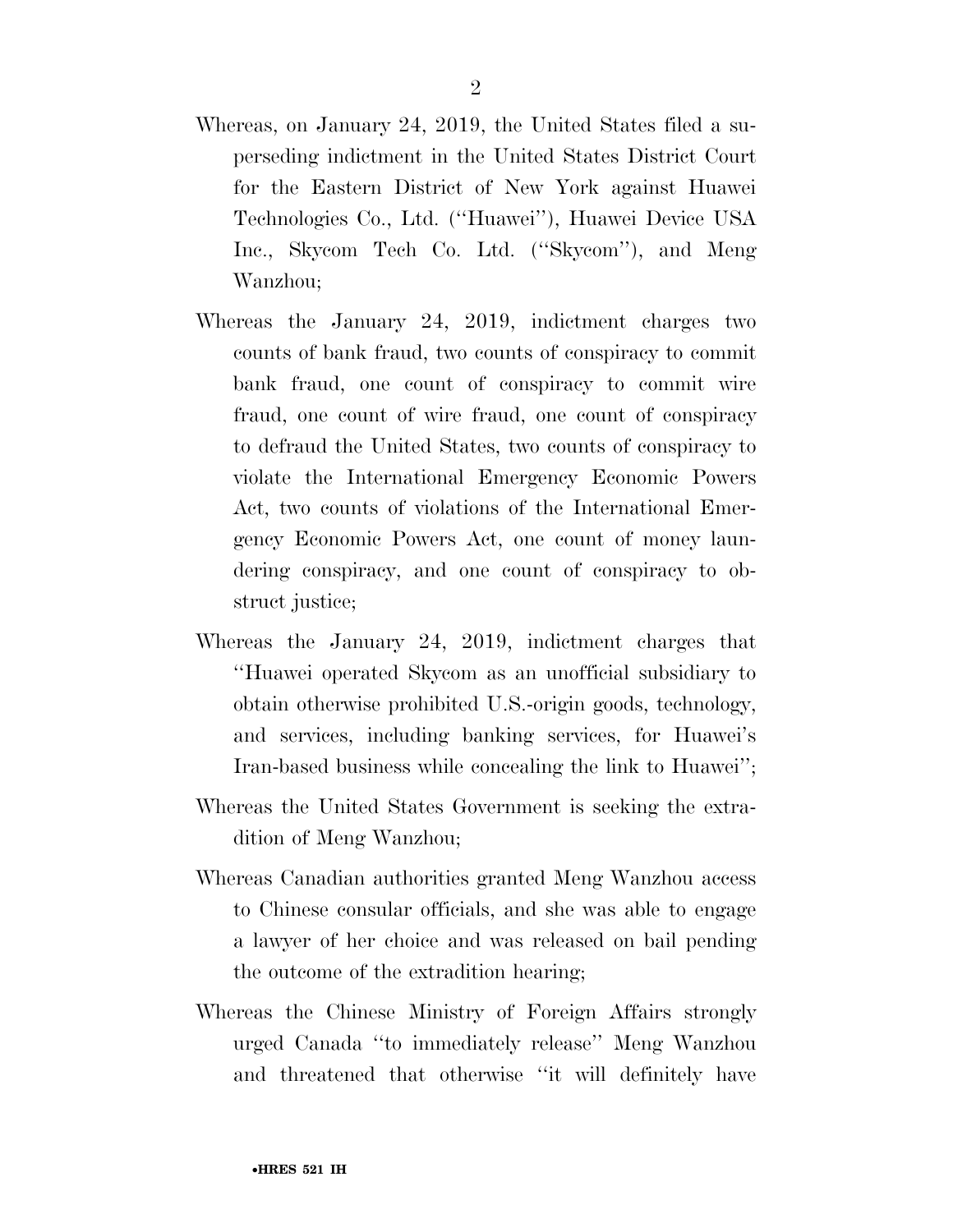grave consequences, and [Canada] will have to bear the full responsibility for it'';

- Whereas the Government of the People's Republic of China detained Canadian diplomat Michael Kovrig and Canadian executive Michael Spavor on December 10, 2018, in apparent retaliation for the arrest of Meng Wanzhou;
- Whereas Michael Spavor and Michael Kovrig have faced harsh conditions while in detention that include limited consular access, no access to a lawyer, being unable to turn off the lights at night, and lengthy interrogations, including in the case of Mr. Kovrig, about his official activities during his previous tenure as an accredited diplomat in the People's Republic of China, potentially in violation of the Vienna Convention on Diplomatic Relations, done at Vienna April 18, 1961;
- Whereas, on January 14, 2019, a third Canadian, Robert Schellenberg, in Chinese custody for drug smuggling, had his case reviewed and his 15-year sentence changed to the death penalty;
- Whereas the Department of State's Country Report on Human Rights Practices for 2018 stated that ''[a]rbitrary arrest and detention remained serious problems'' in China and that Chinese judges ''regularly received political guidance on pending cases, including instructions on how to rule, from both the government and the CCP [Chinese Communist Party], particularly in politically sensitive cases''; and
- Whereas while neither Michael Kovrig nor Michael Spavor has been formally charged with any crime under Chinese law, the Government of the People's Republic of China